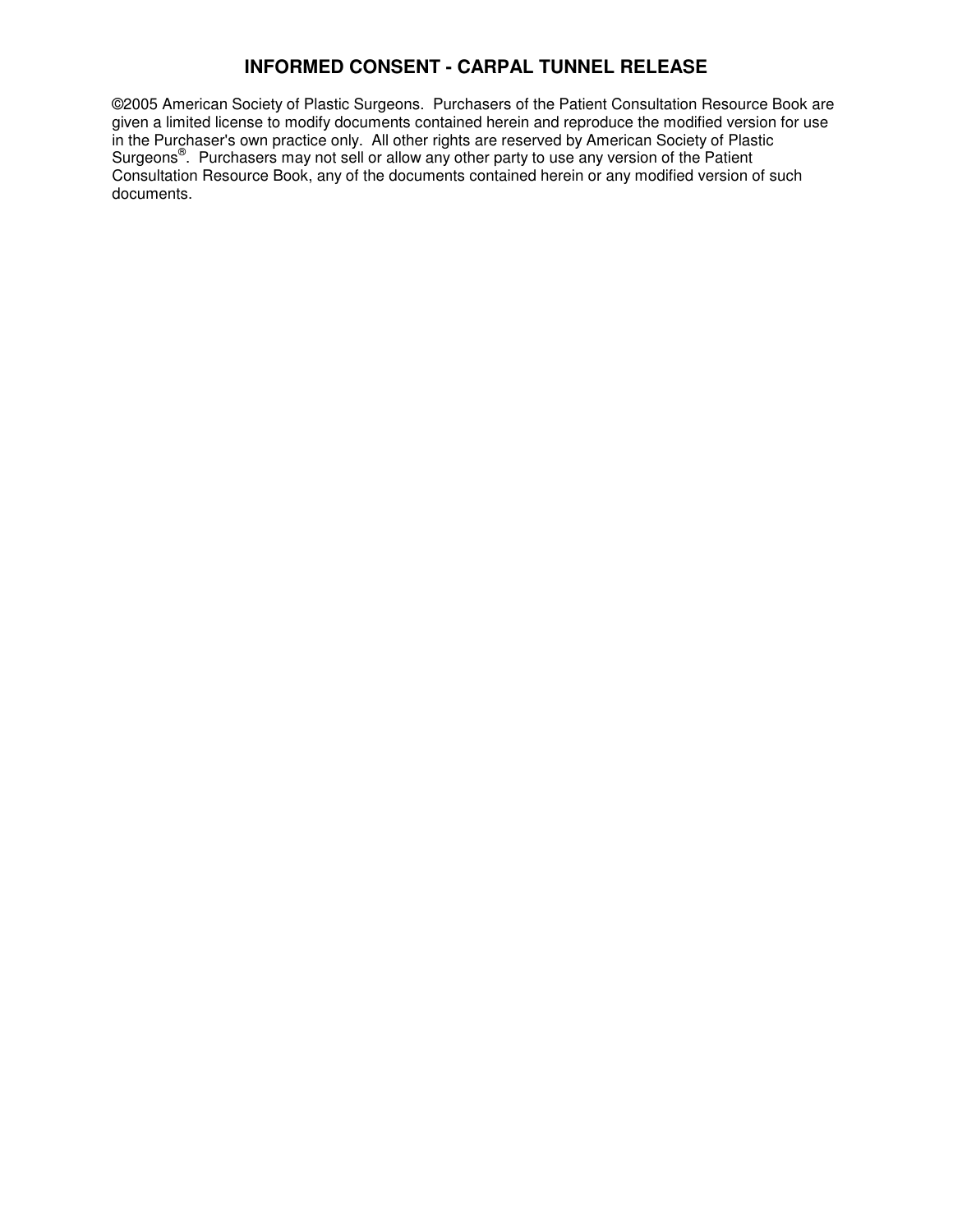### **INSTRUCTIONS**

This is an informed-consent document which has been prepared to help your plastic surgeon inform you concerning carpal tunnel release surgery, its risks, and alternative treatments.

It is important that you read this information carefully and completely. Please initial each page, indicating that you have read the page and sign the consent for surgery as proposed by your plastic surgeon and agreed upon by you.

#### **GENERAL INFORMATION**

Carpal tunnel syndrome occurs when the median nerve is compressed within the carpal tunnel region of the wrist. There are many causes of carpal tunnel syndrome. Depending on the extent, severity and degree of nerve compression, this disorder may not improve without surgery. Surgery is performed to relieve symptoms associated with median nerve compression and to prevent the loss of hand function. Hand rehabilitation after surgery may be necessary.

Carpal tunnel release surgery is frequently performed by plastic surgeons. There are several different methods of performing carpal tunnel surgery. Your plastic surgeon will discuss the various alternative surgical procedures involved.

## **ALTERNATIVE TREATMENTS**

Alternative forms of treatment consist of not treating the condition, wearing wrist splints, taking medications and/or vitamin supplements, or injectiing cortisone-type drugs into the carpal tunnel region. Treatment of certain types of systemic diseases or other conditions, if present may improve carpal tunnel syndrome. Risks and potential complications are associated with alternative surgical forms of treatment.

## **RISKS OF CARPAL TUNNEL RELEASE SURGERY**

Every surgical procedure involves a certain amount of risk and it is important that you understand the risks involved with carpal tunnel surgery and the possible complications associated with them. In addition, every procedure has limitations. An individual's choice to undergo a surgical procedure is based on the comparison of the risk to potential benefit. Although the majority of patients do not experience these complications, you should discuss each of them with your plastic surgeon to make sure you understand the risks, potential complications, and consequences of carpal tunnel surgery.

**Bleeding-** It is possible, though unusual, to experience a bleeding episode during or after surgery. Intraoperative blood transfusions may be required. Should post-operative bleeding occur, it may require an emergency treatment to drain the accumulated blood or blood transfusion. Do not take any aspirin or anti-inflammatory medications for ten days before surgery, as this may increase the risk of bleeding. Non-prescription "herbs" and dietary supplements can increase the risk of surgical bleeding. If blood transfusions are needed to treat blood loss, there is a risk of blood related infections such as hepatitis and the HIV (AIDS). Heparin medications that are used to prevent blood clots in veins can produce bleeding and decreased blood platelets.

**Infection-** Infection is unusual after surgery. Should an infection occur, additional treatment including antibiotics, hospitalization, or additional surgery may be necessary.

**Scarring**- All surgery leaves scars, some more visible than others. Although good wound healing after a surgical procedure is expected, abnormal scars may occur both within the skin and deeper inside the wrist. Scars may be unattractive and of different color than the surrounding skin tone. Scar appearance may also vary within the same scar. There is the possibility of visible marks in the skin from sutures. Scars may limit motion and function. There is the possibility that scarring can contribute to the recurrence of carpal tunnel syndrome. In some cases scars may require surgical revision or treatment.

**Skin Discoloration / Swelling-** Some bruising and swelling normally occurs following surgery. The skin in or near the surgical site can appear either lighter or darker than surrounding skin. Although uncommon, swelling and skin discoloration may persist for long periods of time and, in rare situations, may be permanent.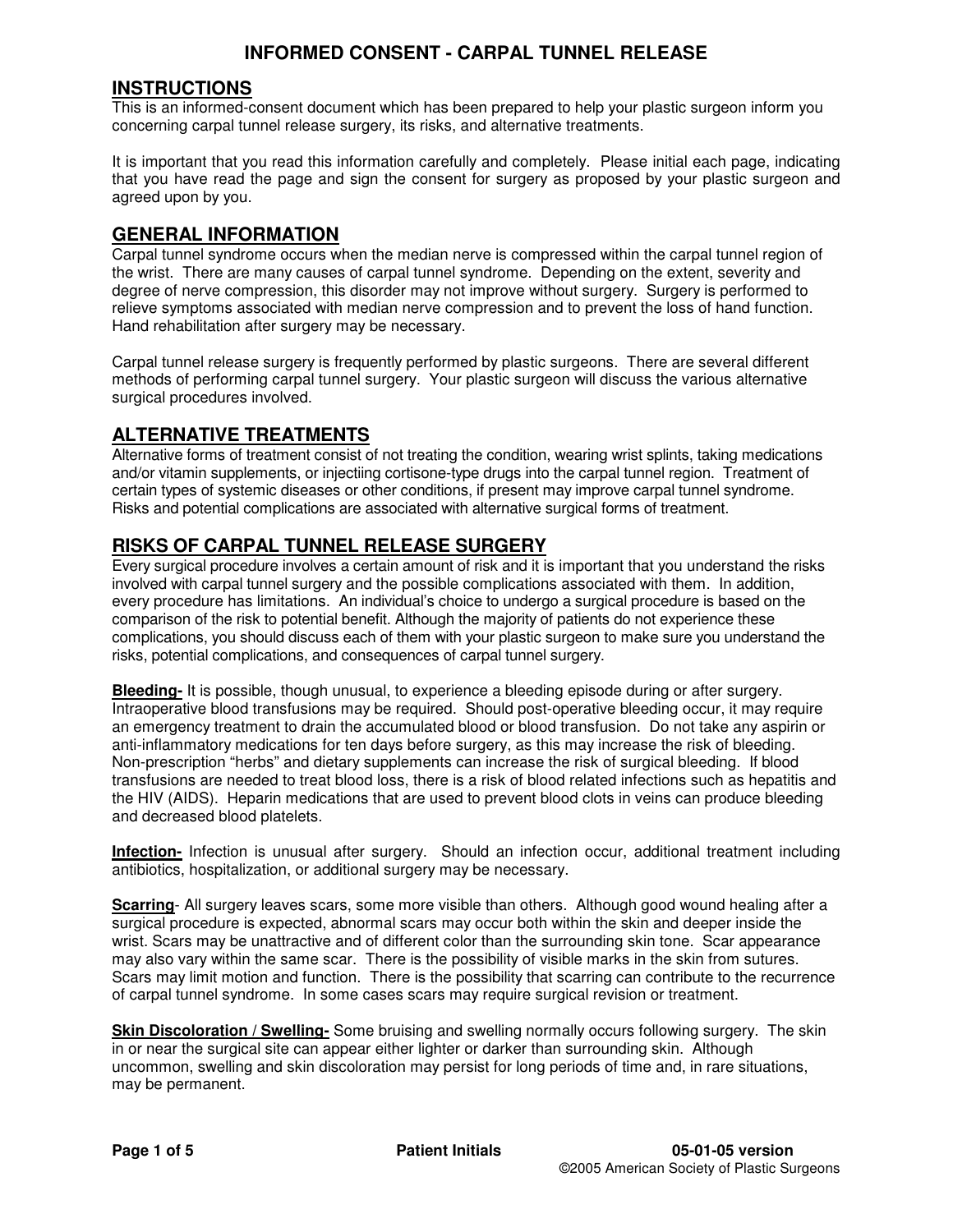**Delayed Healing**- Wound disruption or delayed wound healing is possible. Depending on the type of carpal tunnel surgery performed, there may be a prolonged time until swelling, and soreness improve following surgery.Areas of skin may die. This may require frequent dressing changes or further surgery to remove the non-healed tissue. **Smokers have a greater risk of skin loss and wound healing complications.**

**Damage to Associated Structures**- Structures such as nerves, blood vessels and muscles may be damaged during the course of surgery. Damage to the median nerve may produce permanent finger numbness or loss of thumb strength. Injuries to nerves may produce painful growths known as neuromas in both the skin and deeper tissues. The potential for this to occur varies with the type of surgical technique utilized. Additional surgery may be necessary should this problem occur. Injury to associated structures may be temporary or permanent.

**Recurrence of Carpal Tunnel Syndrome**- Carpal tunnel syndrome may recur after surgery due to a variety of reasons. It may not be possible to completely release the median nerve compression with surgery. Scarring and inflammatory disorders of the wrist tendons may produce constriction of the median nerve and recurrence of symptoms. Disorders of the neck, upper extremity, or systemic illness may contribute to the perpetuation of carpal tunnel symptoms after surgery. Additional treatment may be necessary if there is a recurrence of carpal tunnel syndrome. Fundamental change in occupational activities may be necessary should carpal tunnel syndrome recur.

**Non-Improvement**- Carpal tunnel symptoms of hand numbness may not be improved after surgery. There also may not be improvement in thumb muscles damaged from carpal tunnel syndrome. Other disorders of the upper extremity and neck, which may be in coexistence with carpal tunnel syndrome, will not be improved from a carpal tunnel release surgery. There are other conditions of median nervecompression in the forearm which simulate carpal tunnel symptoms. Disease conditions and systemic illnesses may cause the direct injury to nerves. Nerve function may not return to normal even after a successful carpal tunnel release. There is the possibility of a poor result from the carpal tunnel surgery. This would include risks such as loss of function, wound disruption, chronic pain and loss of hand function.

**Allergic Reactions-** In rare cases, local allergies to tape, suture materials and glues, blood products, topical preparations or injected agents have been reported. Serious systemic reactions including shock (anaphylaxis) may occur to drugs used during surgery and prescription medications. Allergic reactions may require additional treatment.

**Surgical Anesthesia**- Both local and general anesthesia involve risk. There is the possibility of complications, injury, and even death from all forms of surgical anesthesia or sedation.

**Shock**- In rare circumstances, your surgical procedure can cause severe trauma, particularly when multiple or extensive procedures are performed. Although serious complications are infrequent, infections or excessive fluid loss can lead to severe illness and even death. If surgical shock occurs, hospitalization and additional treatment would be necessary.

**Skin Sensitivity-** Itching, tenderness, or exaggerated responses to hot or cold temperatures may occur after surgery. Usually this resolve during healing, but in rare situations it may be chronic.

**Pain-** You will experience pain after your surgery. Pain of varying intensity and duration may occur and persist after carpal tunnel release surgery. Chronic pain may occur very infrequently from nerves becoming trapped in scar tissue.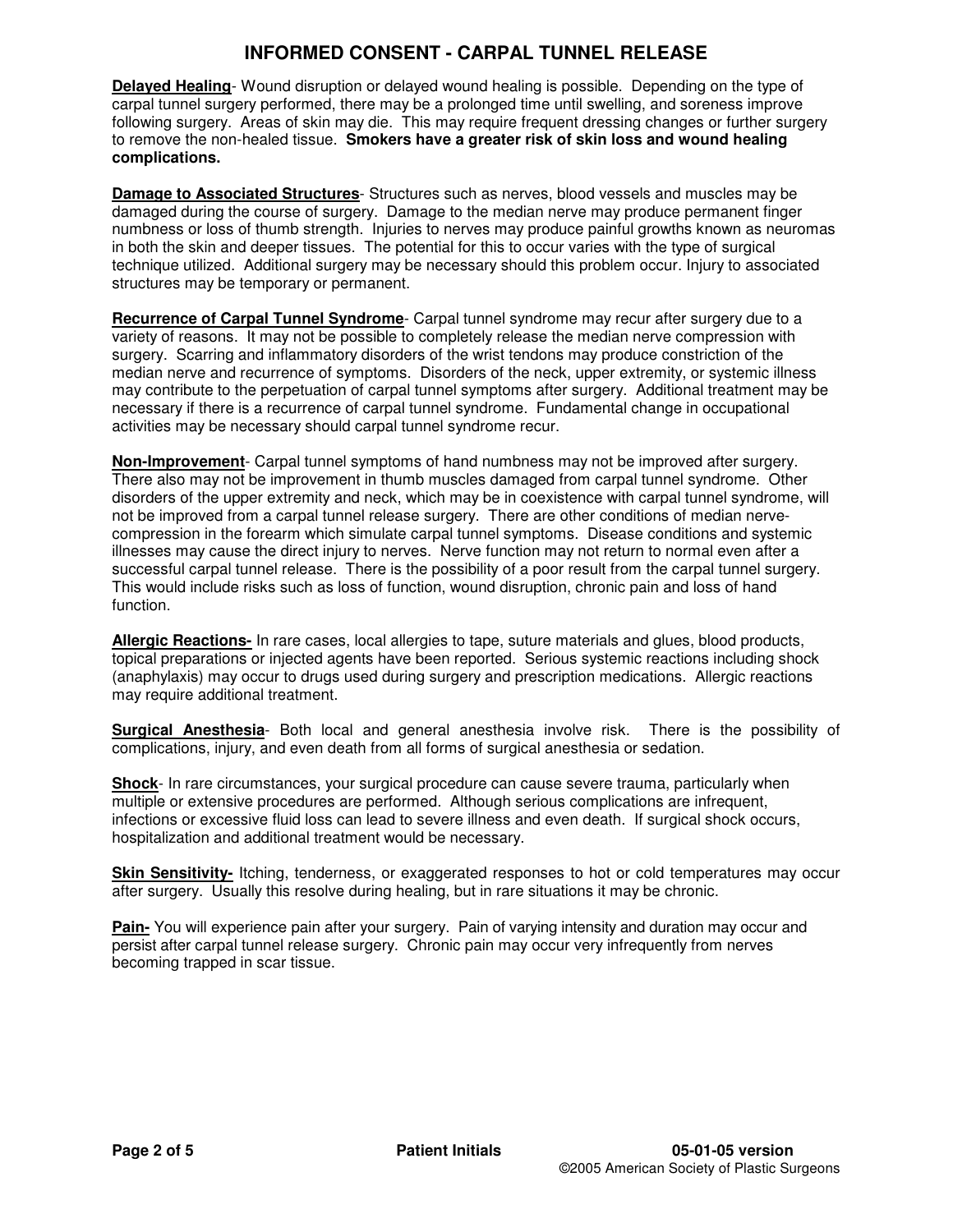**Cardiac and Pulmonary Complications-** Surgery, especially longer procedures, may be associated with the formation of, or increase in, blood clots in the venous system. Pulmonary complications may occur secondarily to both blood clots (pulmonary emboli), fat deposits (fat emboli) or partial collapse of the lungs after general anesthesia. Pulmonary and fat emboli can be life-threatening or fatal in some circumstances. Inactivity and other conditions may increase the incidence of blood clots traveling to the lungs causing a major blood clot that may result in death. It is important to discuss with your physician any past history of blood clots or swollen legs that may contribute to this condition. Cardiac complications are a risk with any surgery and anesthesia, even in patients without symptoms. If you experience shortness of breath, chest pains, or unusual heart beats, seek medical attention immediately. Should any of these complications occur, you may require hospitalization and additional treatment.

# **ADDITIONAL ADVISORIES**

**Unknown Outcome of Surgery**- Although good results are expected, there is no guarantee or warranty expressed or implied, on the results that may be obtained. You may be disappointed with the results of carpal tunnel surgery. There is the possibility that hand function after carpal tunnel surgery may not be adequate for return to your regular occupation. Unsatisfactory surgical scar location, visible deformities at the ends of the incisions (dog ears), loss of function, wound disruption, poor healing, and loss of sensation may occur. It may be necessary to perform additional surgery to improve your results.

**Medications-** There are many adverse reactions that occur as the result of taking over-the-counter, herbal, and/or prescription medications. Be sure to check with your physician about any drug interactions that may exist with medications which you are already taking. If you have an adverse reaction, stop the drugs immediately and call your plastic surgeon for further instructions. If the reaction is severe, go immediately to the nearest emergency room. When taking the prescribed pain medications after surgery, realize that they can affect your thought process. Do not drive, do not operate complex equipment, do not make any important decisions, and do not drink any alcohol while taking these medications. Be sure to take your prescribed medication only as directed.

#### **Smoking, Second-Hand Smoke Exposure, Nicotine Products (Patch, Gum, Nasal Spray)**-

Patients who are currently smoking, use tobacco products, or nicotine products (patch, gum, or nasal spray) are at a greater risk for significant surgical complications of skin dying, delayed healing, and additional scarring. Individuals exposed to second-hand smoke are also at potential risk for similar complications attributable to nicotine exposure. Additionally, smokers may have a significant negative effect on anesthesia and recovery from anesthesia, with coughing and possibly increased bleeding. Individuals who are not exposed to tobacco smoke or nicotine-containing products have a significantly lower risk of this type of complication. Please indicate your current status regarding these items below:

**\_\_\_\_\_\_\_\_** I am a non-smoker and do not use nicotine products. I understand the risk of second-hand smoke exposure causing surgical complications.

**\_\_\_\_\_\_\_\_** I am a smoker or use tobacco / nicotine products. I understand the risk of surgical complications due to smoking or use of nicotine products.

It is important to refrain from smoking at least 6 weeks before surgery and until your physician states it is safe to return, if desired.

# **ADDITIONAL SURGERY NECESSARY**

There are many variable conditions that may influence the long-term result of carpal tunnel surgery. Should complications occur, additional surgery or other treatments may be necessary. Even though risks and complications occur infrequently, the risks cited are the ones that are particularly associated with carpal tunnel surgery. Other complications and risks can occur but are even more uncommon. The practice of medicine and surgery is not an exact science. Although good results are expected, there is no guarantee or warranty expressed or implied, on the results that may be obtained. In some situations, it may not be possible to achieve optimal results with a single surgical procedure.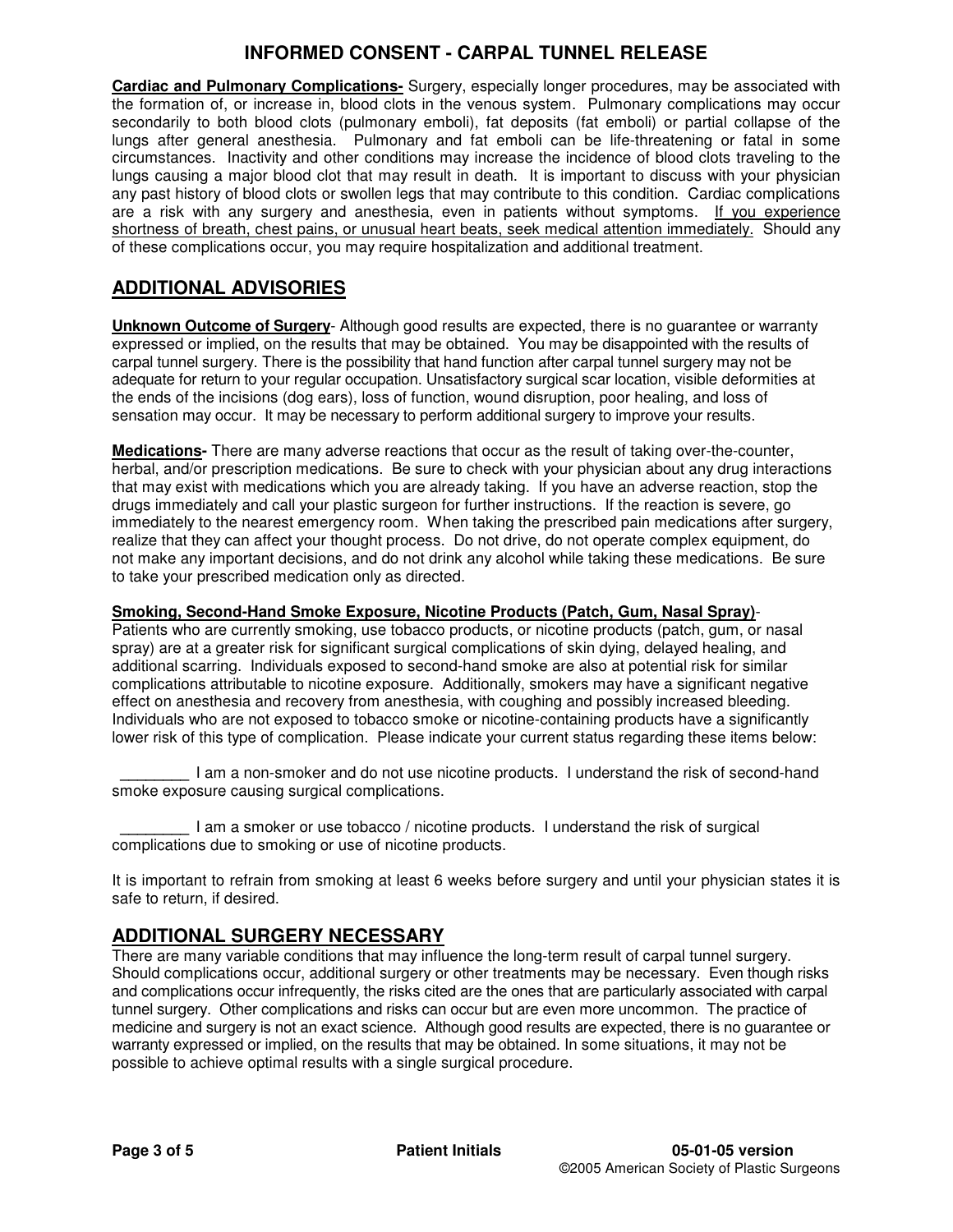## **PATIENT COMPLIANCE**

Follow all physician instructions carefully; this is essential for the success of your outcome. It is important that the surgical incisions are not subjected to excessive force, swelling, abrasion, or motion during the time of healing. Personal and vocational activity needs to be restricted. Protective dressings and splints should not be removed unless instructed by your plastic surgeon. Successful post-operative function depends on both surgery and subsequent care. Physical activity that increases your pulse or heart rate may cause bruising, swelling, fluid accumulation and the need for return to surgery. It is wise to refrain from intimate physical activities after surgery until your physician states it is safe. It is important that you participate in follow-up care, return for aftercare, and promote your recovery after surgery.

#### **HEALTH INSURANCE**

Depending on your particular health insurance plan, carpal tunnel surgery may be considered a covered benefit. Please review your health insurance subscriber-information pamphlet, call your insurance company, and discuss this further with your plastic surgeon. **Many insurance plans exclude coverage for secondary or revisionary surgery**.

#### **FINANCIAL RESPONSIBILITIES**

The cost of surgery involves several charges for the services provided. The total includes fees charged by your doctor, the cost of surgical supplies, anesthesia, laboratory tests, and outpatient hospital charges, depending on where the surgery is performed. Additional charges may include hand rehabilitation therapy after surgery. Depending on whether the cost of surgery is covered by an insurance plan, you will be responsible for necessary co-payments, deductibles, and charges not covered. The fees charged for this procedure do not include any potential future costs for additional procedures that you elect to have or require in order to revise, optimize, or complete your outcome. Additional costs may occur should complications develop from the injury or surgery. Secondary surgery or hospital day-surgery charges involved with revisionary surgery would also be your responsibility. Health insurance may not completely cover the costs of surgery and hand rehabilitation. You may require more hand rehabilitation services than your insurance plan covers. **In signing the consent for this surgery/procedure, you acknowledge that your have been informed about its risk and consequences and accept responsibility for the clinical decisions that were made along with the financial costs of all future treatments.**

#### **DISCLAIMER**

Informed-consent documents are used to communicate information about the proposed surgical treatment of a disease or condition along with disclosure of risks and alternative forms of treatment(s), including no surgery. The informed-consent process attempts to define principles of risk disclosure that should generally meet the needs of most patients in most circumstances.

However, informed-consent documents should not be considered all inclusive in defining other methods of care and risks encountered. Your plastic surgeon may provide you with additional or different information which is based on all the facts in your particular case and the current state of medical knowledge.

Informed-consent documents are not intended to define or serve as the standard of medical care. Standards of medical care are determined on the basis of all of the facts involved in an individual case and are subject to change as scientific knowledge and technology advance and as practice patterns evolve.

**It is important that you read the above information carefully and have all of your questions answered before signing the consent on the next page.**